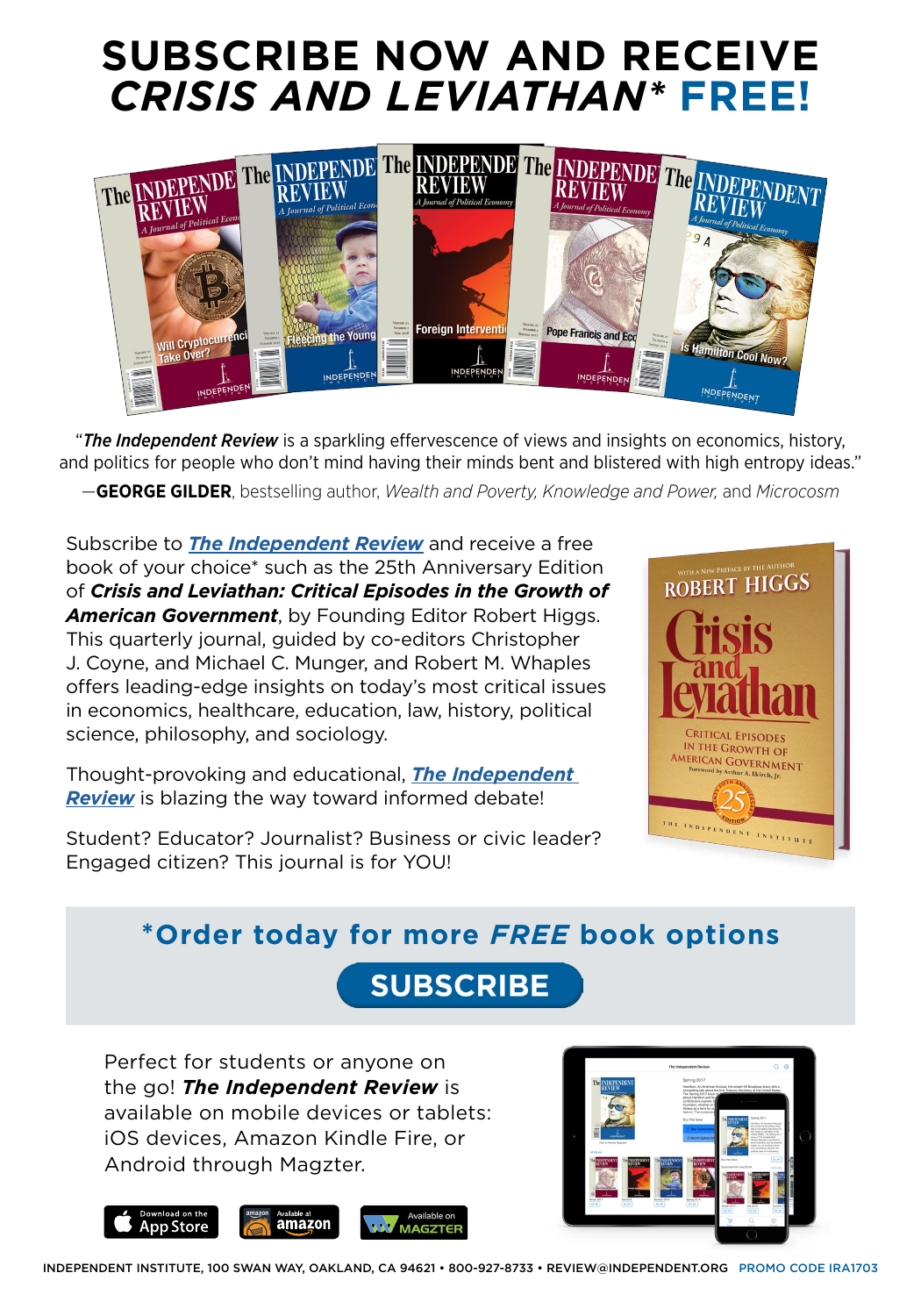# The Government Nobody Knows—nor Wants to Know

JAMES L. PAYNE

 $\blacklozenge$ 

We live in the era of big government, a time when government is expected to solve all problems, when the word *government* is on everyone's lips. Yet, strangely, practically everyone, from scholars to the general public, s solve all problems, when the word *government* is on everyone's lips. Yet, strangely, practically everyone, from scholars to the general public, seems quite vague about its specific nature.

You can confirm the popular confusion by asking friends and neighbors, "What is the definition of 'government'?" I have been posing this question for some time now, and I seldom get a clear, confident response. Many draw a blank, saying, "I've never really thought about it," or "I haven't a clue."

Some attempt answers. For example, they propose that "government is the thing that governs."

When I gently suggest that's circular, some redouble their efforts: "Government is the organization that makes rules for society."

I point out that churches also make rules for society. So do writers of editorials. So what's the difference, specifically?

They try a different tack. "But government is the expression of the entire community, not just of a particular subgroup. Government's rules are legitimate."

I ask, "Were Hitler's rules legitimate?"

"Of course not."

"Then Germany had no government from 1933 to 1945?"

James L. Payne is research fellow at the Independent Institute and director of Lytton Research and Analysis. He taught political science at Yale, Wesleyan, Johns Hopkins, and Texas A&M Universities.

The Independent Review, v. 22, n. 3, Winter 2018, ISSN 1086–1653, Copyright © 2018, pp. 443–449.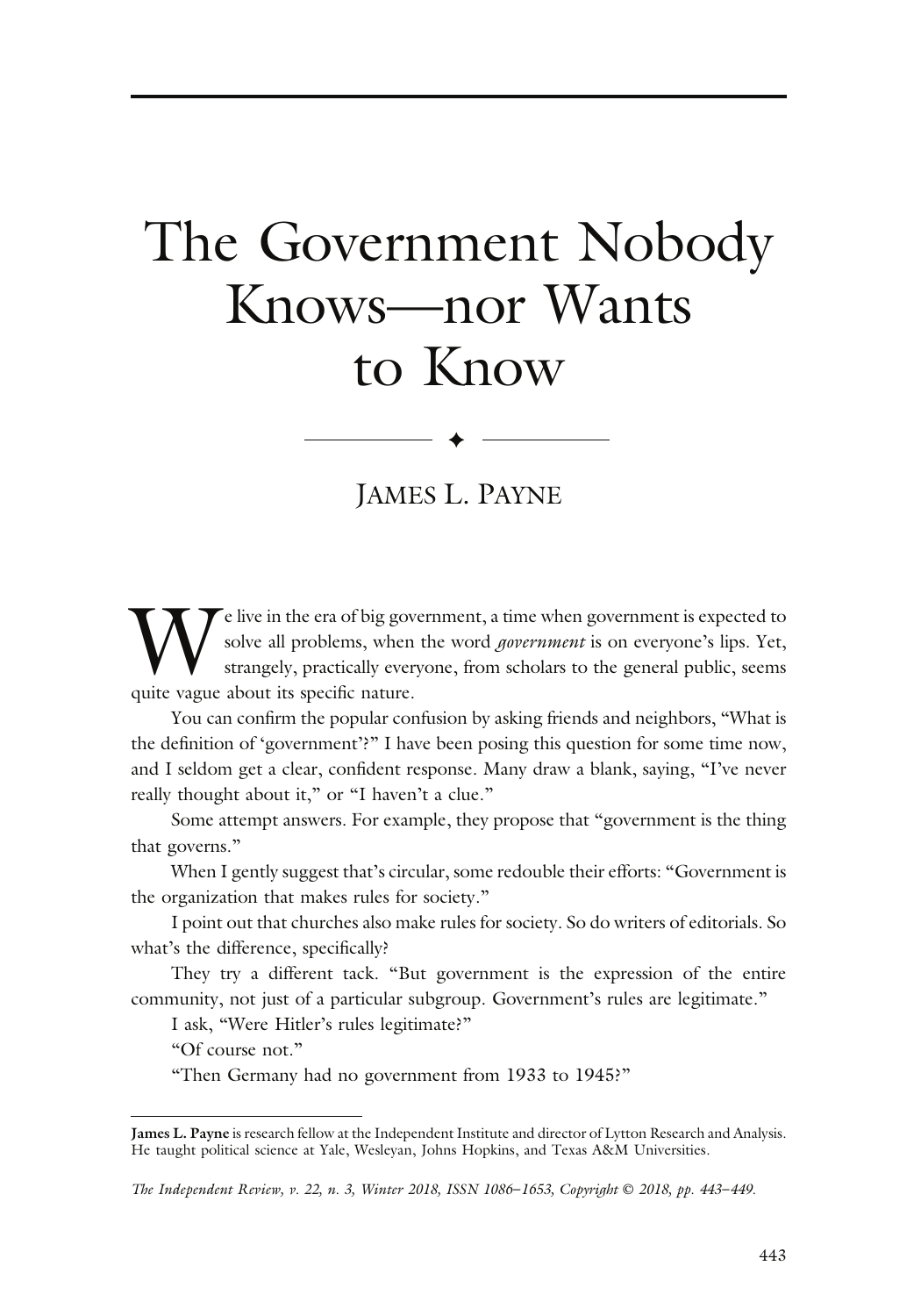The strange thing about all this confusion is that we actually do have in our minds a quite simple, specific definition of government, a definition that we implicitly apply when talking about government. We can uncover this definition by starting with the idea that many people mention: government is the organization that makes rules—it governs, it exercises authority, it defines right and wrong. The problem, as already noted, is that all organizations, from the smallest stamp club to the largest corporation, make rules, exercise authority, and define right and wrong. So we have to ask: What does government have that all these other rule-making organizations lack?

At this point, most people will say that government is special because it can enforce its rules. That's a beginning, but it still won't narrow things down because every organization "enforces" its rules in some way or another, to some degree or another. It may use moral force, persuasion, pleading, shaming, shunning, nagging, and, of course, economic incentives. For example, every employer "enforces" its rules of employee conduct by threatening to fire—cease paying—employees who break them. What makes government's enforcement of its rules different? If, for example, government passed a rule that said restaurants must build a handicap access ramp, how would it enforce that rule?

Now we get to the heart of the matter. When government agents find a restaurant without the access ramp, they do not rely on persuasion or education. They do not offer to give the owner money so that he can build a ramp. They threaten him with the use of physical force. At first, this threat takes the form of a legal document: a summons or a fine. But if the owner, believing the rule to be foolish or unjust, ignores the document, the government does not simply forget the case. It sends police officers to seize the owner's property or to drag him to jail or both.

This is what is distinctive about government, compared to all other organizations: it employs physical force to uphold its rules. If you take away from government its specialists in force—the police officers and soldiers—you don't have government. You would have an organization that might be respected in the way a conclave of religious figures or a group of scientists are respected, but it would not be feared—and probably not be widely obeyed.

Here's the definition of government, then: government is the organization that directs the regular, public use of physical force in a territory and makes rules upheld with the threat of force.

We include the word *public* in the definition to distinguish government from people who use force out of the public eye—robbers and murderers. They act with surprise or stealth. The agents of government, in contrast, act publically. They announce they're coming at 9:00 a.m. tomorrow to take away our property, in broad daylight. We also include the word *regular* in the definition to distinguish government from military units that might exist during a state of civil war. A government is an organization sufficiently established to apply force repeatedly and consistently to uphold the rules it may approve. This regularity generally takes the form of laws, bureaucracies, and courts.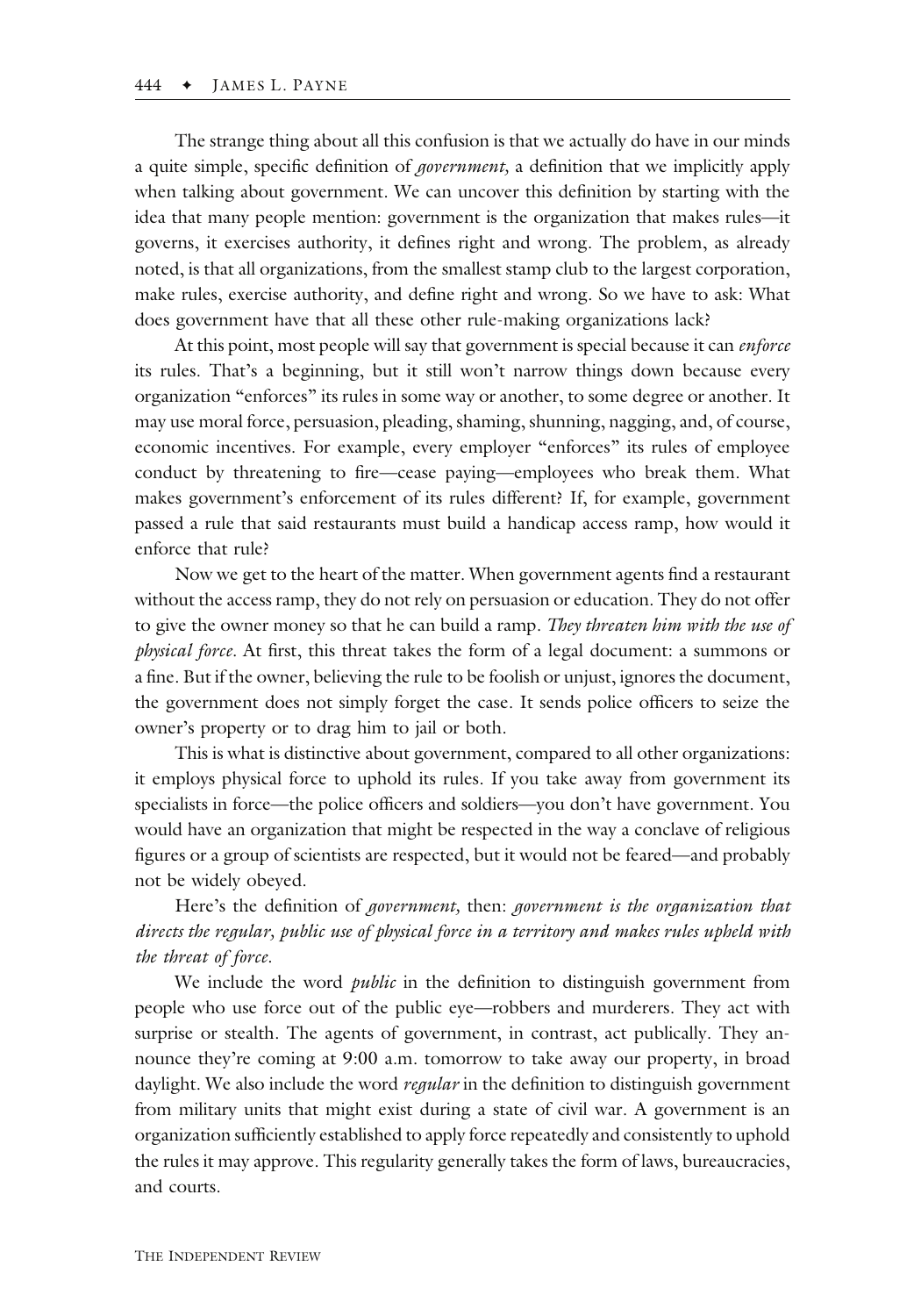This definition will, I believe, apply to all the cases we have in mind when we use the word *government*. Notice that our definition does not require that the organization be good or beneficial in any way. For example, we say "foolish government," which implies that wisdom is not a necessary part of our definition. In a similar fashion, we say "undemocratic government," "vicious government," "corrupt government," and "destructive government." This use of terms reveals that we do not require—as part of our own internalized definition—that the organization be democratic, kind, honest, or constructive. For example, no one says that North Korea lacks a government. We all know that there is an organization (headed by Kim Jong-un) that directs the regular public use of force. It uses its soldiers and police officers to put hundreds of thousands of people in concentration camps. We may think that this organization is deplorable from almost any point of view, but these negative characteristics do not exclude it from our definition of "government."

#### An Unconscious Pattern of Avoidance

As I shared this forced-oriented definition of the term *government* with people, I encountered two reactions. A tiny minority readily agreed with it; they had no problem accepting the point that the use of physical force is the defining characteristic of government.

The overwhelming majority of my contacts, however, refused to accept this definition, even as they remained quite vague about what the definition ought to be. As I explored their unease, it emerged that in most cases an emotional component swayed their thinking. They wanted to see government as a noble, elevated entity capable of helping people and solving society's problems. This impulse is reflected in the way we have housed government. We do not put these units in brick office buildings in the industrial park on the edge of town. We build cathedral-like marble monuments for them. It was this vaunted image my respondents had in mind when they heard the definition of government that focuses on the use of force. To their way of thinking, this definition was too blunt and distasteful a way of referring to an institution they wanted to admire.

Their resistance reflects a general cultural reluctance to connect "force" to the term *government*. Some time ago, I spent a morning at the main reference room of the Library of Congress scouring all the dictionaries I could find for their definitions of government. Not one of them, not even the biggest, gave a clear, useable definition. All they had was vague, circular language. For example, the massive Oxford English Dictionary, second edition, gives as its first definition of *government* "[t]he action of governing." Its other definitions are no more helpful. For example, number six is "[t]he system according to which a nation or community is governed." One thing stood out clearly in this evasive, fuzzy verbiage, however: none of these dozens of dictionaries mentions "force" in connection with "government."

Professional political scientists do not do much better when it comes to defining government. I went through both undergraduate and graduate studies in government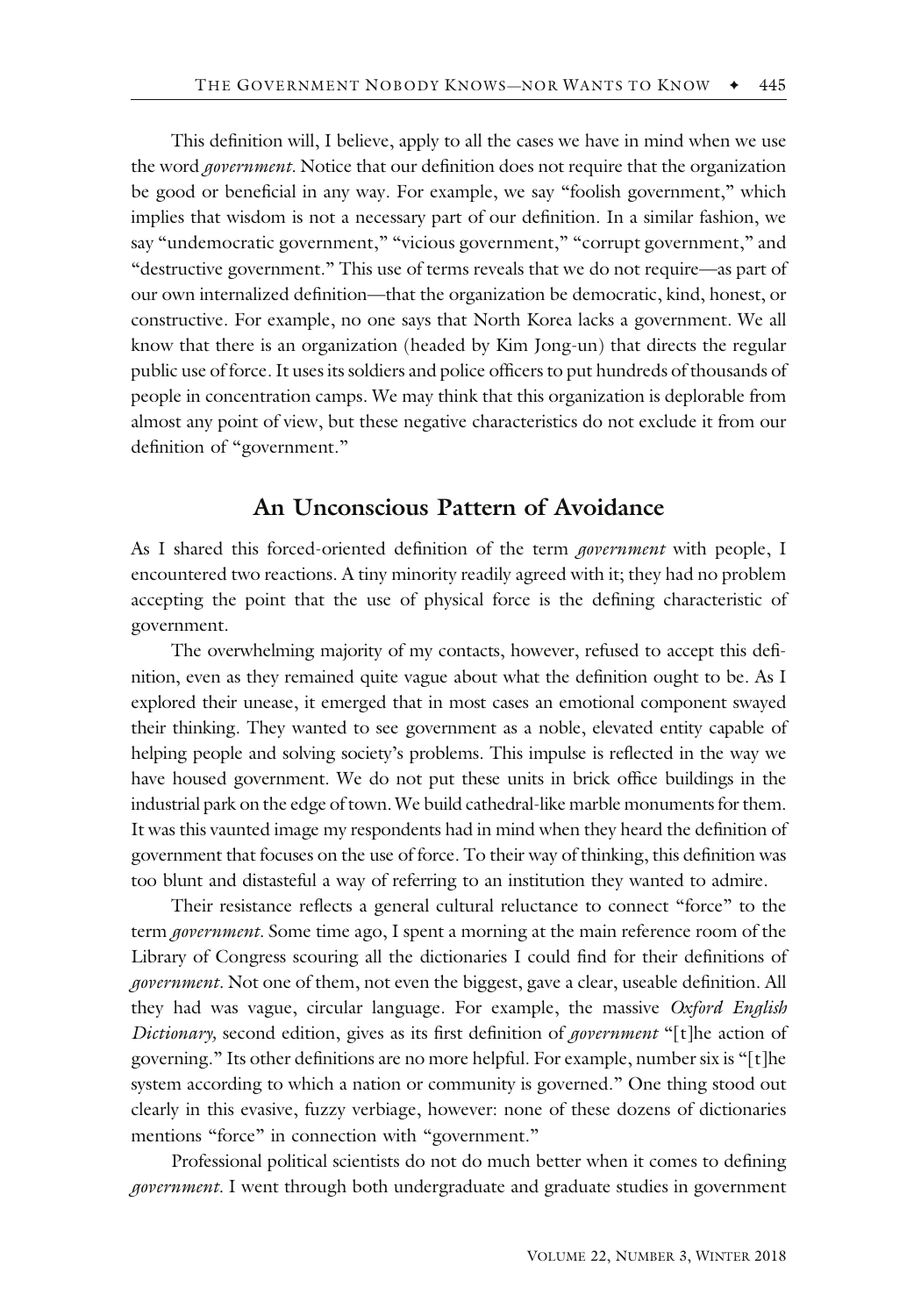without being given a clear, workable definition of the institution that was the focus of our discipline. Only many decades later did I realize that a powerful unconscious process of avoidance was at work.

For example, one prominent writer back then—David Easton (president of the American Political Science Association, among other honors)—wrote a 320-page treatise, *The Political System*, that attempted to narrow down what it is that political scientists are supposed to study. After working his way through many possible conceptions, he finally decided that "the political system consists of all those interacting elements which contribute to the authoritative allocation of values" (1953, 319). Even as a green graduate student, I could see that "the authoritative allocation of values" applied to everything that happened in the world, from trading cattle futures on the Chicago Mercantile Exchange to Mom's rules about eating your vegetables, and therefore failed to narrow anything down.

Easton's comprehensive effort to define government had a striking omission: in 320 pages, he never mentioned the use of physical force. He never mentioned government's millions of police officers and soldiers or the tens of thousands of jails and prisons that in the United States today hold more than 2.2 million prisoners. Among these prisoners are people who failed to heed government's demands for funds—that is, taxes. In 2015, for example, 2,498 people were sent to government's prisons for tax evasion (Internal Revenue Service 2015, 2). And, of course, the fear of this application of physical force upholds the tax system on which government's welfare state depends. Easton's lengthy exposition failed even to allude to this harsh reality.

This vagueness in attempting to define *government* (or *state*) while resolutely avoiding mentioning the use of force is the typical pattern in academia. The Blackwell Dictionary of Political Science illustrates the point. Its *government* entry fails to give any definition and begins with highly evasive language: "Government is an abstract term referring to the style, range, scope, purposes and degree of control" (Bealey 1999, 147). Its 900-word commentary on *government* never mentions force, police officers, or jails.

One exception to this pattern of avoiding the mention of force is British sociologist Anthony Giddens. He says, "A state can be defined as a political organization whose rule is territorially ordered and which is able to mobilize the means of violence to sustain that rule." Significantly, his definition is considered unusual. He observes that sociologists have for generations avoided connecting the state to the use of force, an omission he considers one of the "extraordinary lapses in sociological thought" (1987, 20, 22).

#### Changing Attitudes toward Force

Apparently, practically everyone—dictionary makers, scholars, the man in the street—is unwilling to face the fact that government involves the use of physical force. What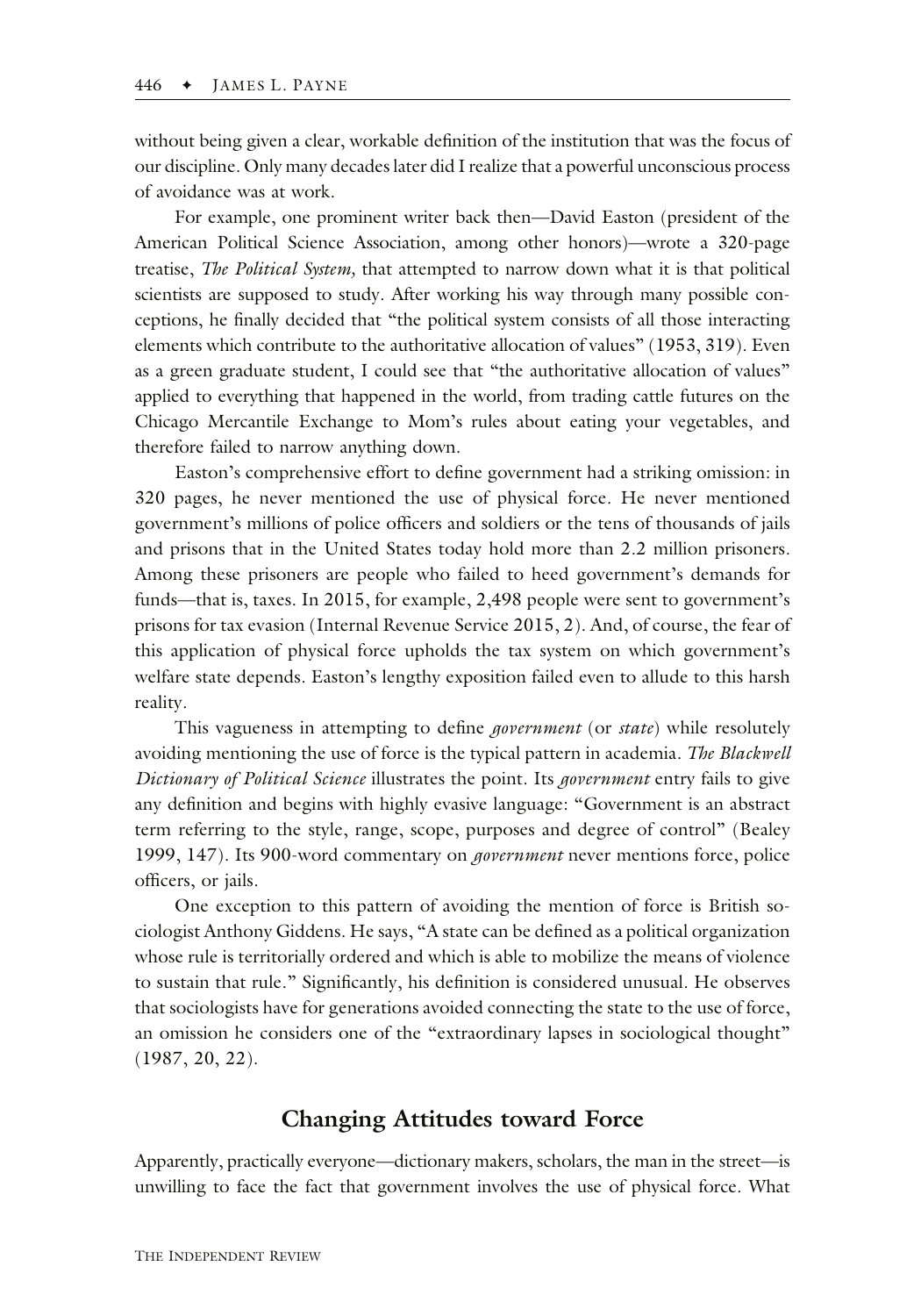accounts for this widespread resistance? To understand it, we need to review the cultural trend in attitudes toward the use of force.

Historical research has documented that over the course of thousands of years a broad movement against force has been at work in the world (Hibbert 1963; Pritchard 1971; Mueller 1989; Howard 1991; Keeley 1996; Payne 2004; Goldstein 2011; Pinker 2011). In earlier times, the use of physical force was common and widely accepted. Human sacrifice was practiced practically everywhere. Genocide was viewed as a Godordained practice. War was glorified and considered an inevitable part of national life. Crowds loved to watch bloody executions, and capital punishment was employed in all countries and with great frequency. Dueling was considered a noble way to settle disputes. Whipping children was considered necessary for their proper rearing. Over time, however, the human race has come to understand that the use of physical force is highly destructive of human values, and opinion has gradually moved against it.

This evolution against the use of force has proceeded at different rates in different regions, leaving some cultures centuries behind others. For example, in a few places, grisly public executions for religious reasons are still carried out. But in the rest of the world this practice has been abandoned and is now considered deplorable. The Spanish are embarrassed about the thousands of humans executed in the Inquisition; Americans now condemn the hanging of "witches" in Salem, Massachusetts.

As a result of this deep and powerful evolution, we are today—in the more advanced cultures, anyway—uncomfortable about the use of physical force. It seems an unsavory practice, a type of control that a sensitive, moral person would avoid. You can document this skepticism by asking acquaintances this simple question: "Is force a healthy foundation for social reform?" Most people I have asked say, "No."

It seems plausible that the modern vagueness in defining government stems from this uneasiness about recognizing its use of force. After all, today, government  $\dot{\mathbf{z}}$  the foundation for social reform. It is seen as the benevolent agent that is supposed to right wrongs and fix shortcomings, from low wages to racial prejudice. It is supposed to fill social needs from health care to education, from retirement income to housing. We don't want to detract from this institution by pointing out its tainted basis in force. As a result, almost everyone slips into a pattern of euphemism and avoidance. The pensioner says of his Social Security check, "I'm just getting back what I paid in." He would be embarrassed to say, "I'm benefitting from a system based on force." The socialist orator thinks himself virtuous when declaring, "Government should address the problem of economic inequality." It would appear tasteless, if not downright vicious, for him to say, "We should use the threat of force to correct economic inequality."

It's a simple matter of avoiding inconsistency: if you want to use government for good purposes, you will be inclined to repress its distasteful aspect, its basis in force. The converse also follows: if you are fully aware of government's use of force, you are less likely to look to it to carry out benevolent purposes. The philosopher John Locke illustrates the point. Writing in 1690, before the fastidiousness about force had set in, Locke had no difficulty pointing to government's brutal foundation. "Political power,"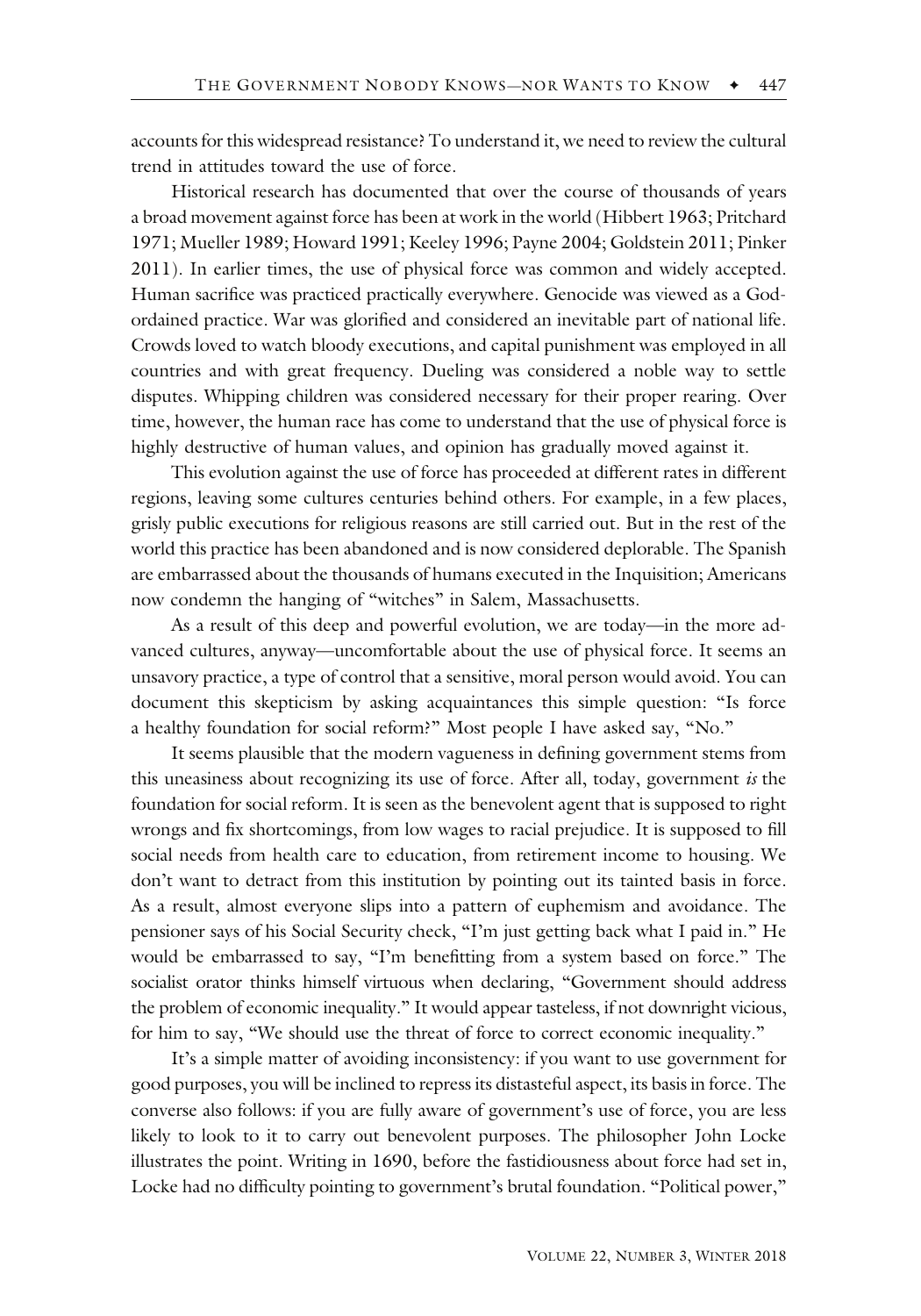he declared, "I take to be a right of making laws with penalties of death . . . and of employing the force of the community" (Locke 1962, 4). His well-known Second Treatise on Civil Government is studded with references to force, violence, and war. Given this grim, realistic picture of government, Locke did not look to this body to fund nursery schools or to care for the elderly. In his thinking, its function is a limited one: to use its physical force to resist violent aggressors—to act against robbers, murderers, gangs, and foreign invaders.

This same connection between frank language and the reluctance to embrace the state as the universal problem solver is illustrated in modern times by libertarians. Unusual in their welfare-state skepticism, libertarians are also unusual in the openness with which they refer to government's coercive foundation. For example, A Brief History of Libertarianism (Zwolinski and Tomasi 2017), a total of fifty-eight pages long, uses the term force twenty-five times and the term voluntary eight times.<sup>1</sup>

#### The Future of Government

We have a paradox, then: the public deplores the use of force yet is deeply committed to the programs of big government, which are based on force. How will this contradiction play out in the coming years?

I don't think we can expect support for activist government to disappear promptly, for it is sustained by massive interests and deeply rooted preconceptions. But it does seem likely that in the long run government is headed for significant diminution. After all, the movement against the use of force has been at work for millennia, sweeping aside other force-based practices, from human sacrifice to slavery, that were in their day considered absolutely unshakable. It is unlikely that government, a force-based institution, will be exempt from this historical trend.

One process that might promote this trend is a semantic shift. Today, the dependence on government is assisted by the veil of obscurity about its real character that I have examined here. This may change. People may become willing to refer explicitly in dictionaries, in newspapers, and in conversation to government's basis in force. When someone, pointing to a social ill, says, "Government should fix X," his neighbor might urge him to state his proposal frankly: "Don't you mean to say, 'Government *should* employ the threat of force to fix  $X$ '?" This won't change opinions on the spot, but it may

<sup>1.</sup> Another writer of yesteryear who had no trouble recognizing government's connection to violence was the German social theorist Max Weber. In a talk given in 1918 titled "Politics as a Vocation," he offered this definition of the state: "[A] state is a human community that (successfully) claims the monopoly of the legitimate use of physical force within a given territory" ([1918] 2009, 78). Weber was quite frank in connecting force to the role of government—for example, "Whoever wants to engage in politics at all . . . lets himself in for the diabolical forces lurking in all violence" (125–26), or, "Whoever contracts with violent means for whatever ends—and every politician does—is exposed to its specific consequences" (124).